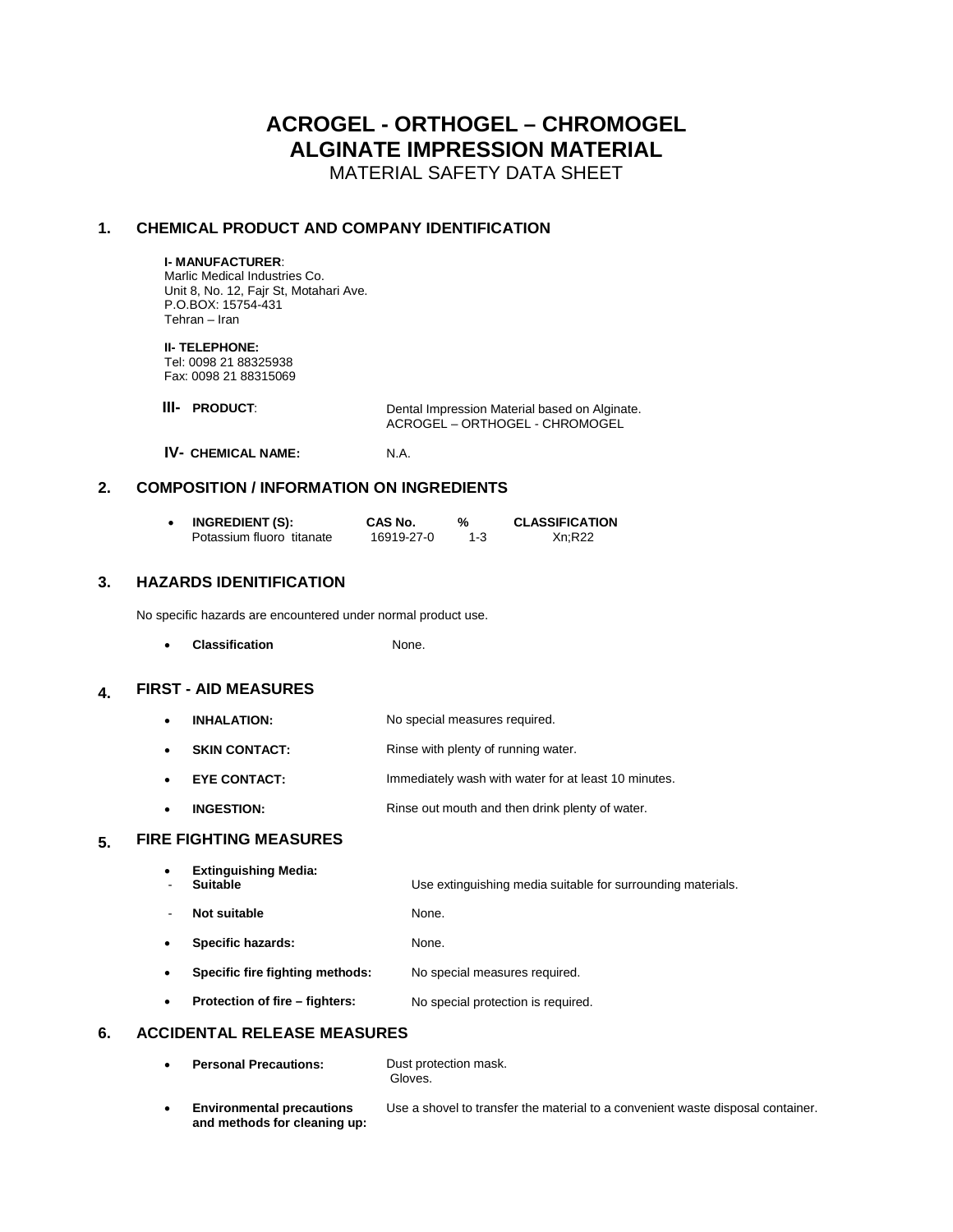#### **7. HANDLING AND STORAGE**

- **HANDLING:**
- **Technical measures Safe handling advice**

No special measures required Wear protective equipment.

**STORAGE:**

**Suitable** 

No special measures required.

 **Storage conditions** - **Recommended**

**Technical measures**

- Keep the closed container a temperature varying from  $5^{\circ}$ c to  $27^{\circ}$ c None in particular
- **Incompatible products Packaging materials:**
- Use original container

## **8. EXPOSURE CONTROLS /PERSONAL PROTECTION**

 **Engineering measures:** No special measures required.

.

- **personal protective**
- **equipment:** - **Eye protection** Safety glasses.
- **Hygiene measures:** Not applicable

## **9. PHYSICAL AND CHEMICAL PROPERTIES**

|           | Appearance:                     |                                                       |                                   |
|-----------|---------------------------------|-------------------------------------------------------|-----------------------------------|
|           | <b>Physical state:</b><br>Color | Solid (powder).<br>ACROGEL:<br>ORTHOGEL:<br>CHROMGEL: | Green<br>Pink<br>Yellow           |
|           | Odor:                           | ACROGEL:<br>ORTHOGEL:<br>CHROMGEL:                    | Pineapple<br>Mango<br>Straw berry |
|           | Flash point:                    | Not applicable                                        |                                   |
|           | <b>Bulk density:</b>            | $0.5$ g/ml                                            |                                   |
| $\bullet$ | Solubility:<br>In water         | Insoluble                                             |                                   |
|           | ------------<br>.               |                                                       |                                   |

## **10. STABILITY AND REACTIVITY**

- **Stability:** Stable
- **Hazardous reactions:** - **Materials to avoid** - **Hazardous decomposition products:** None in particular. None

## **11. TOXICOLOGICAL INFORMATION**

- **Acute toxicity: Local effects:** - **Skin irritation** LD 50 oral (Rat) : >354 mg/kg. Slightly irritation to the skin
- **Eye irritation** Mildly irritating to the eyes.
- **Sensitization** Non - sensitizer

# **12. ECOLOGICAL INFORMATION**

 **Ecotoxicity data: Mobility:** trout (Lc50) 240 hour/hours:> 64 mg/L Product is not hazardous to water